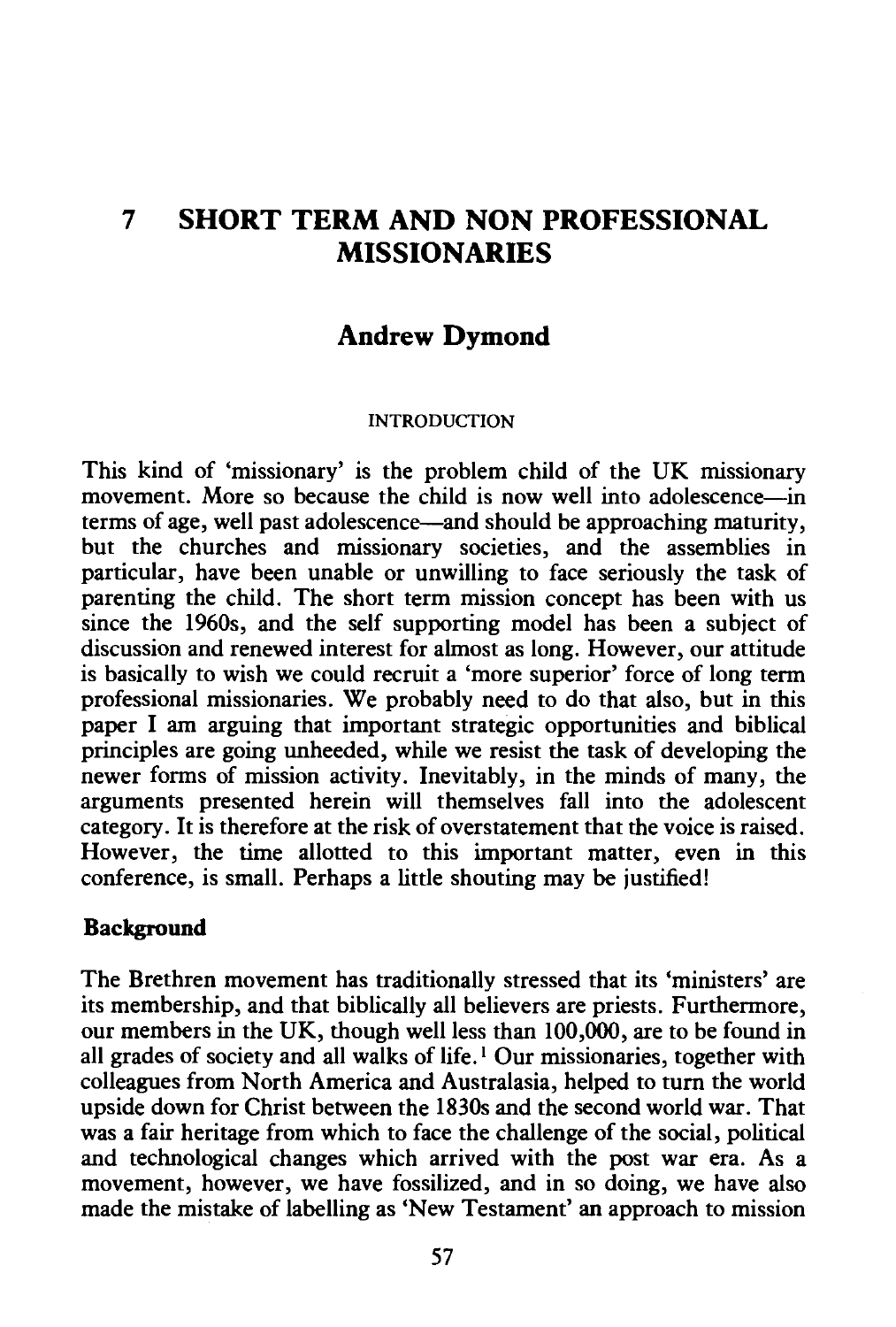and mission support which has become increasingly impractical as a general principle for the kind of expansion required to meet the challenges of the latter half of the twentieth century. Our forebears indeed spearheaded a radical New Testament response to the Great Commission in their age: they used the relatively limited physical means at their disposal, creatively and sacrificially, to great effect in spreading the gospel. Today we have far greater means, but live in a more complex world. We have wide open opportunities even in countries now frequently referred to as 'closed', whilst some previously impregnable ideological fortresses opposed to the gospel are showing signs of strain under the pressure of modernism. But are we moving ahead as energetically, innovatively and committedly as we should be?

## Following the Spirit's direction: two views of the future

While I have the highest regard for our band of professional long term UK missionaries, they have declined in numbers from 575 in 1909 to under 350 today. This would hardly be a creditable response to the challenges and opportunities of the modern world if it represented our only option. There are, of course, a good number of Brethren people serving in other ways, for example with mission societies. However, although the *Echoes*  list still represents a larger missionary force than virtually any of the major UK societies, we must face the fact that more than 40% of our missionaries have now been on the field for 30 years or more. Recruitment of younger people into fully supported service is at an insufficient pace to provide real hope for the future. We must either accept that our faith has become smaller and that we have lost the vision, or ask the fundamental question of whether God's Spirit is telling us to explore other models more seriously in order to meet today's challenge. Our heritage is one of innovation, our prime distinctive is of being 'open to the Spirit'; both of these have, for some time now, been in mortal danger of being replaced by a more recent item of baggage which our forebears knew little of-tradition! One missionary recently wrote:

Many seem to be losing interest in assembly distinctives and almost look on our traditions as something to be ashamed of or perhaps to be laughed at. But listening to missionaries from other groups they too bemoan the lack of interest in long haul missionary work. People seem to go more for the social needs and what are good aids—radio, team visits, tracting missions, etc.—but this cannot substitute for 'hard slogging, face to face' missionary work.

We can agree with this view to an extent. In many parts of the worlds, including an estimated 3,000-4,000 tribes and people groups still unreached with the gospel or without scriptures, there may be few options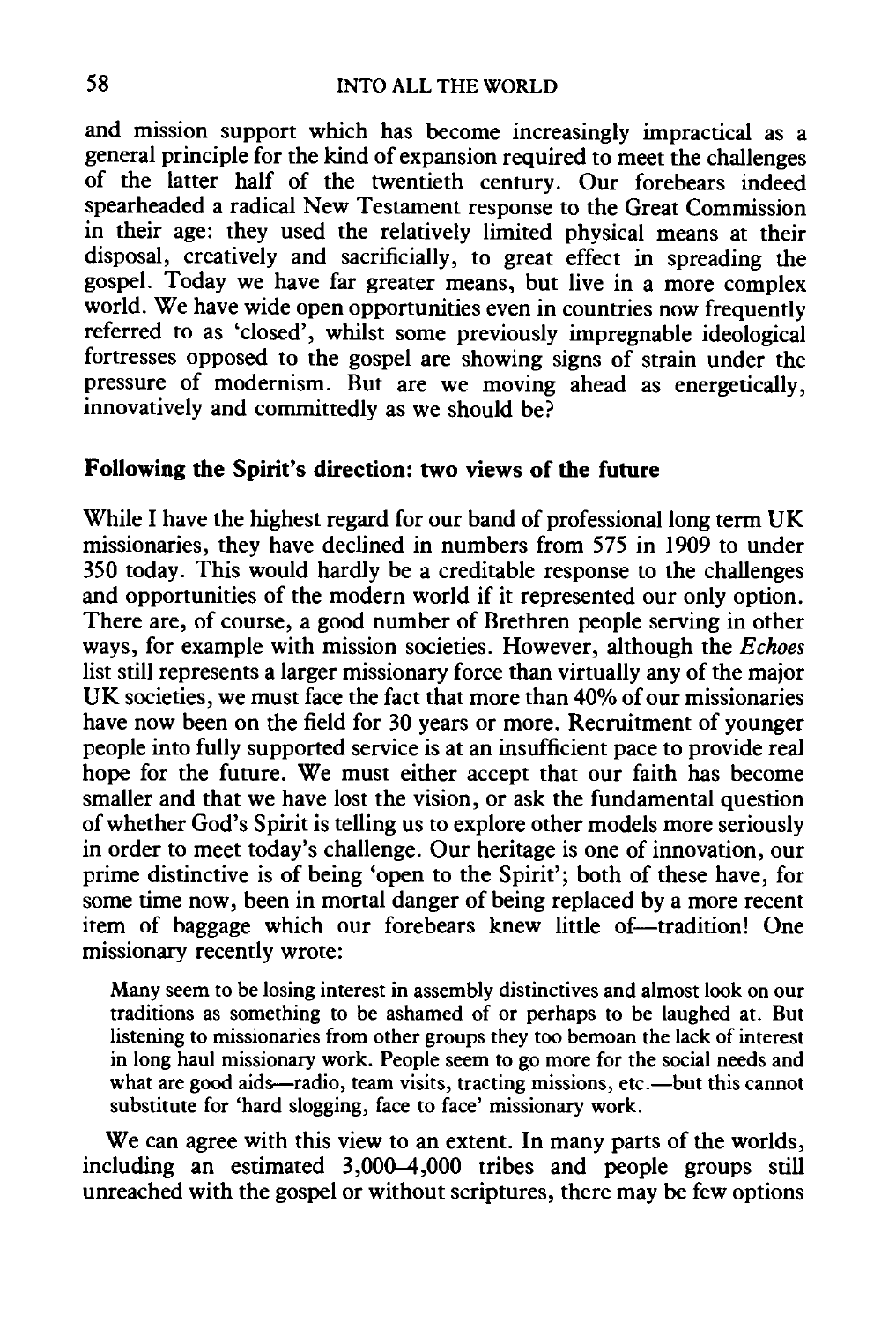but the traditional hard slogging approach. 'Professionals' are still required for pioneer work, especially in translation and literature and in other specialist ministries where spiritual gifts are most effective when the worker is in full time service. But what really is our distinctive? If it is defined in terms of full time service, are we not denying our own biblical understanding of the responsibility of all Christians to be priests and witnesses to the gospel? That is hardly our position at home, so why should we believe differently when thinking of the foreign field? Another view, developed from strategic and financial perspectives, but which also claims to be biblical, has been stated thus:

To finish the job of world evangelization, we must have a massive force of bivocational missionaries--Christians who support themselves through secular salaried employment or study, and make Jesus Christ known in that context. They may be called 'tentmakers' after the Apostle Paul, who chose to make tents for his support. Three billion have not heard the Good News in a clear form, and over 2 billion represent cultural groups where there is no viable church, or where the church is numerically very weak. To have just one couple or two single workers for each 10,000 among the unreached peoples would require some 500,000 new missionaries, seven or eight times our current world force.

At the present rate, through all mission agencies, and subtracting workers who retire or resign, it would take at least five hundred years to send enough personnel for this present generation. Besides, it would cost close to £5,000 million every year in contributions to support that many. The increased cost of living in many countries and the difficulty of raising support are two factors that keep the process slow.

But even if we could quickly recruit the people and raise their support on a worldwide basis, they would not be able to serve in the spiritually neediest 60% of the world because it is legally off-limits to conventional missionaries. Yet, Christians with marketable secular skills can enter those countries and make Jesus Christ known, at no financial cost to the church. (In fact they could be turning a portion of their income over to the support of local people God raises up through their witness and ministry.) They earn salaries, supporting themselves as engineers, teachers, doctors, secretaries and in almost any other kind of vocation. Closed countries provide tens of thousands of secular job openings, with salaries, benefits, and round trip travel. God has provided the secular job as the key to open doors so that millions of people can hear the Gospel.<sup>2</sup>

Clearly, the solution lies with neither view exclusively. God will doubtless fill the earth with his glory without 500,000 self-supporting missionaries or an income of £5,000 million from the Western world. We can rejoice in some of the facts presented in Ernest Oliver's paper particularly the wonderful numerical growth of the church in the Third World, and the inevitable increase of Third World missionaries, including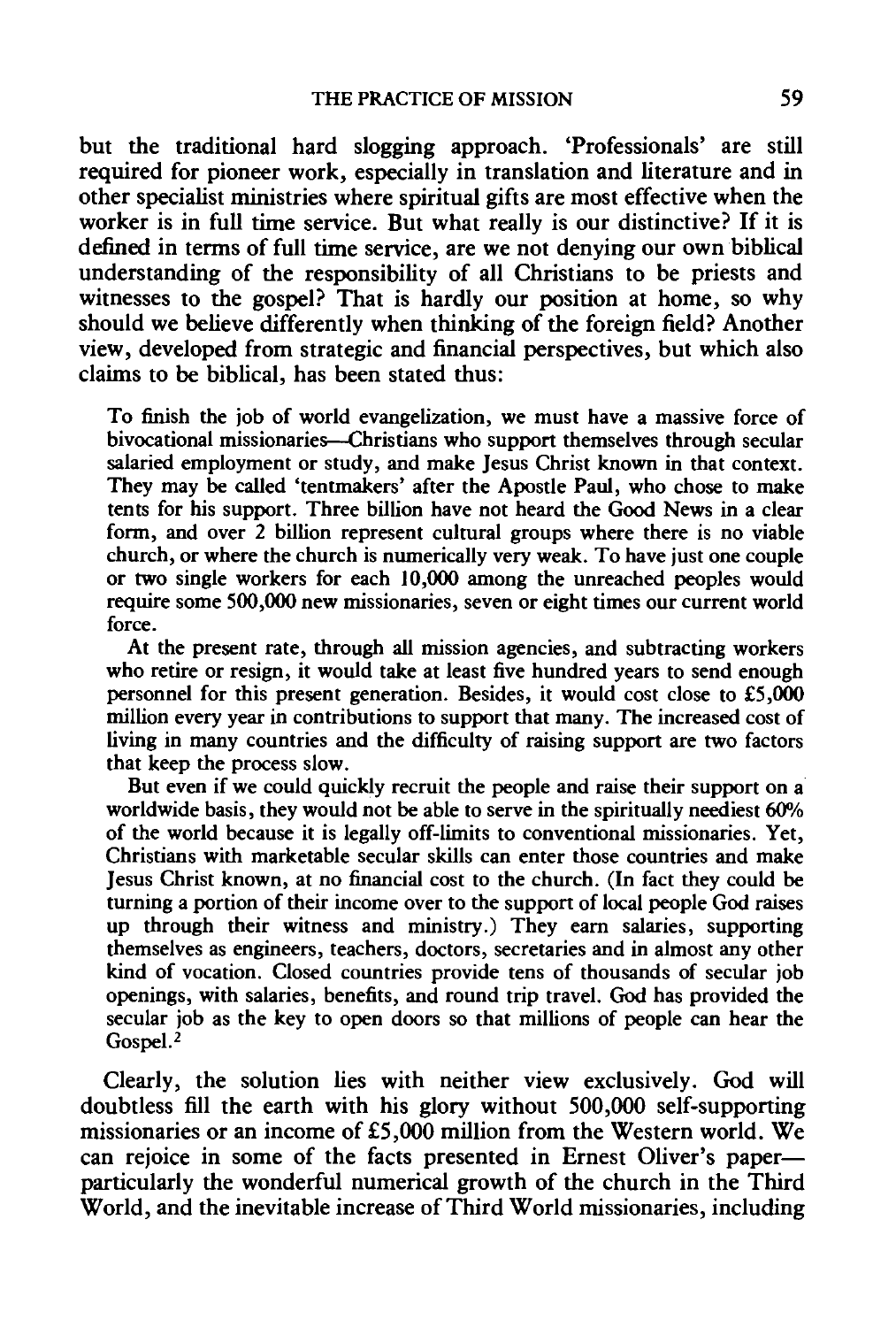### 60 INTO ALL THE WORLD

many tentmakers. The new patterns of cooperation he describes and envisages are undoubtedly part of God's plan. His identification of the need for Western churches and missionary societies to channel more financial and other resources towards Third World initiatives and needy areas, where this is appropriate in lieu of sending more expatriate personnel, is also clearly an issue for us to consider. Nevertheless, the mission statistics available to us have another interesting message illustrated in the accompanying table.

|         | Popu-<br>lation<br>(millions)<br>A | Active<br>Protestant<br>Church<br><b>Members</b><br>(millions)<br>R | <b>Protestant Missionaries</b> |                    |                     | Ratios ( %) |     |                   |
|---------|------------------------------------|---------------------------------------------------------------------|--------------------------------|--------------------|---------------------|-------------|-----|-------------------|
|         |                                    |                                                                     | Long<br>Term<br>C              | Short<br>Term<br>D | Total<br>E          |             |     | $E/A$ $C/B$ $D/B$ |
| North   |                                    |                                                                     |                                |                    |                     |             |     |                   |
| America | 264                                | 57.8                                                                | 22,000                         |                    | $27,000$ 49,000, 02 |             | .04 | .05               |
| UK      | 56                                 | 4.9                                                                 | 3,950                          | 1,400              | $5,350_4$           | -01         | 08  | 03                |

The most important points to note are the following:

1 Approximately 55% of the total North American missionary force is made up of short termers. It is believed that over 90% of these serve in three relatively recent and 'youth oriented' missions, namely Campus Crusade for Christ, Youth With a Mission (YWAM), and Operation Mobilization (OM). However, an increasing number are serving with Christian relief and development agencies.

2 The UK is often unfavourably compared with North America. However, we still have over twice as many long term missionaries per active Protestant member than North America.

3 If we had recruited the same proportion of short termers in the UK as in North America to match our long term missionaries, our total 'missionary force' would today have grown to over 9,000. We would then perhaps be happier with the comparative figures, though of course many would argue this to be a false satisfaction.

These figures tell only half the story, however. An additional 217 UK nationals are listed as 'associates'; these are mainly self supported tentmakers serving Christ overseas in fellowship with missionary colleagues and sharing the same vision and calling. The equivalent figures for North America and elsewhere are not available at the current time, but we do know that many tens of thousands of Christians currently live overseas in strategic locations. Their effectiveness as cross-cultural messengers of the gospel or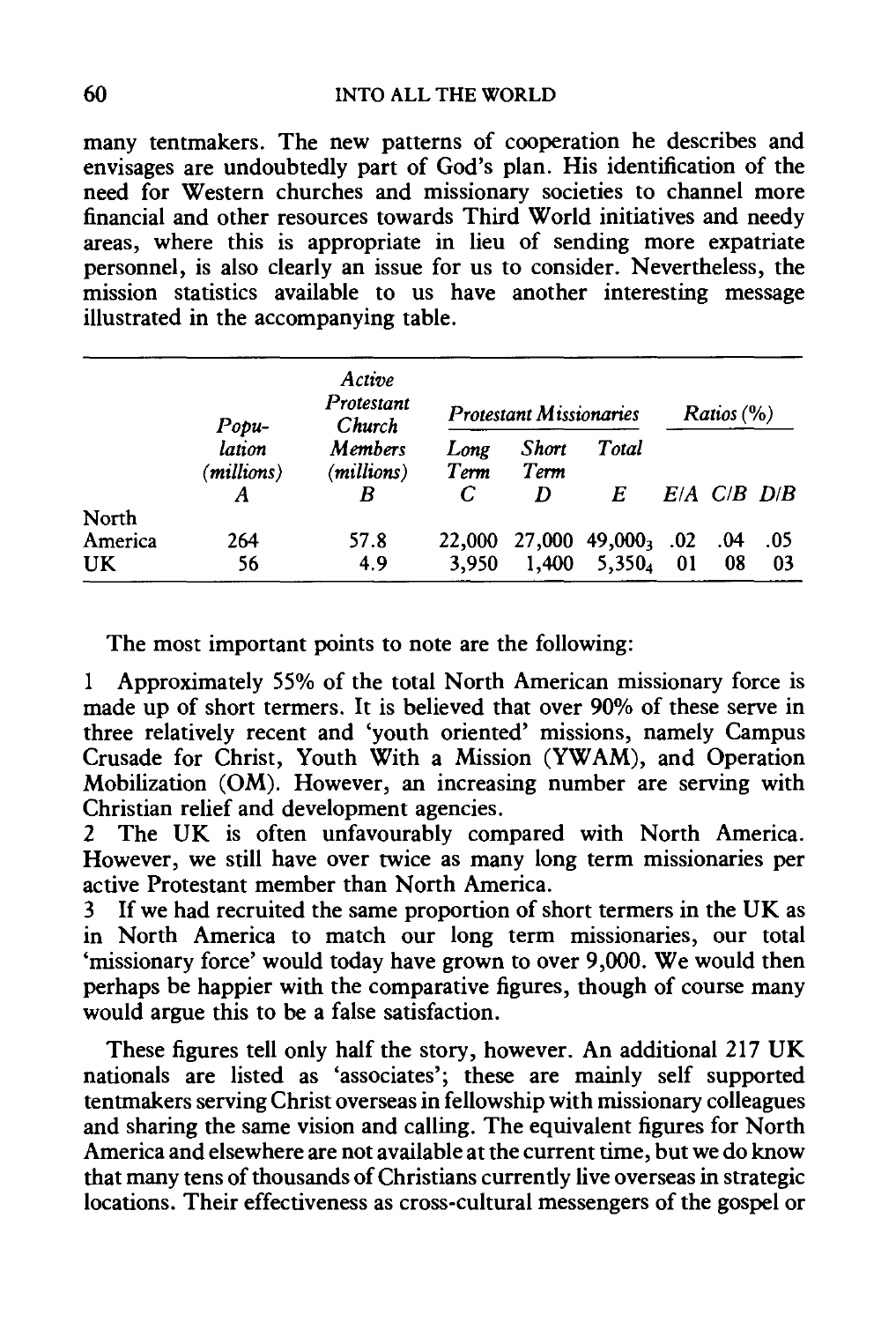as ministers in the local churches varies greatly: on the whole, unless they commenced their overseas assignment with a 'tentmaker calling' and undertook some considerable preparation, and unless they have strong prayer support from the home base and fellowship with like minded individuals in the field, their effectiveness can be severely limited. They often seem to have little opportunity to learn local languages or to mix with nationals, their type of job may allow them only minimal free time, or they may be constrained socially by their lifestyle and circle of expatriate friends. Nevertheless, the potential could be enormous.

The main questions to ask from the foregoing are:

1 Would we be justified in seeking to recruit and send more people on short term overseas assignments, and on what basis?

Is it really practical to think in terms of a larger number of tentmakers being effective ministers of the gospel, particularly in areas where conventional missionary activity is difficult or impossible, such as the Muslim world?

## **The short term option**

The proportion of short termers in the total UK missionary force reached a peak in the early 1980s; the figure was 31% in 1982, with a good proportion of these serving with established mission agencies, who have recently retreated from the short term option on practical grounds. Valuable mission agency resources, including the time and attention of established missionaries on the field, had been diverted to the orientation, administration and oversight of short term personnel. The returns were considered to be questionable, since proper cultural adaptation and language learning were impractical for people serving for only one to three years. Thus faced with the choice of compromising their mission focus or expanding to meet the needs of short termers, several of the major societies felt it wise to back-track a little.

Nevertheless, a significant number of short termers had entered their service for the purpose of seeking out the Lord's guidance for a longer term commitment; they have remained in the field. This conversion rate is, in fact, a significant argument in support of short term service; however the proportion is now contained to more practical limits. Most societies consider short termers to be effective only in English speaking or 'less sensitive' areas, and in areas with few visa difficulties, for obvious reasons. Many also use short termers primarily for 'indirect' ministry, providing logistics and support (eg secretarial, building, accounting and mechanical skills), although there are also more direct ministry opportunities on special programmes or in relieving long term missionaries (eg in medical and educational ministries) on furlough.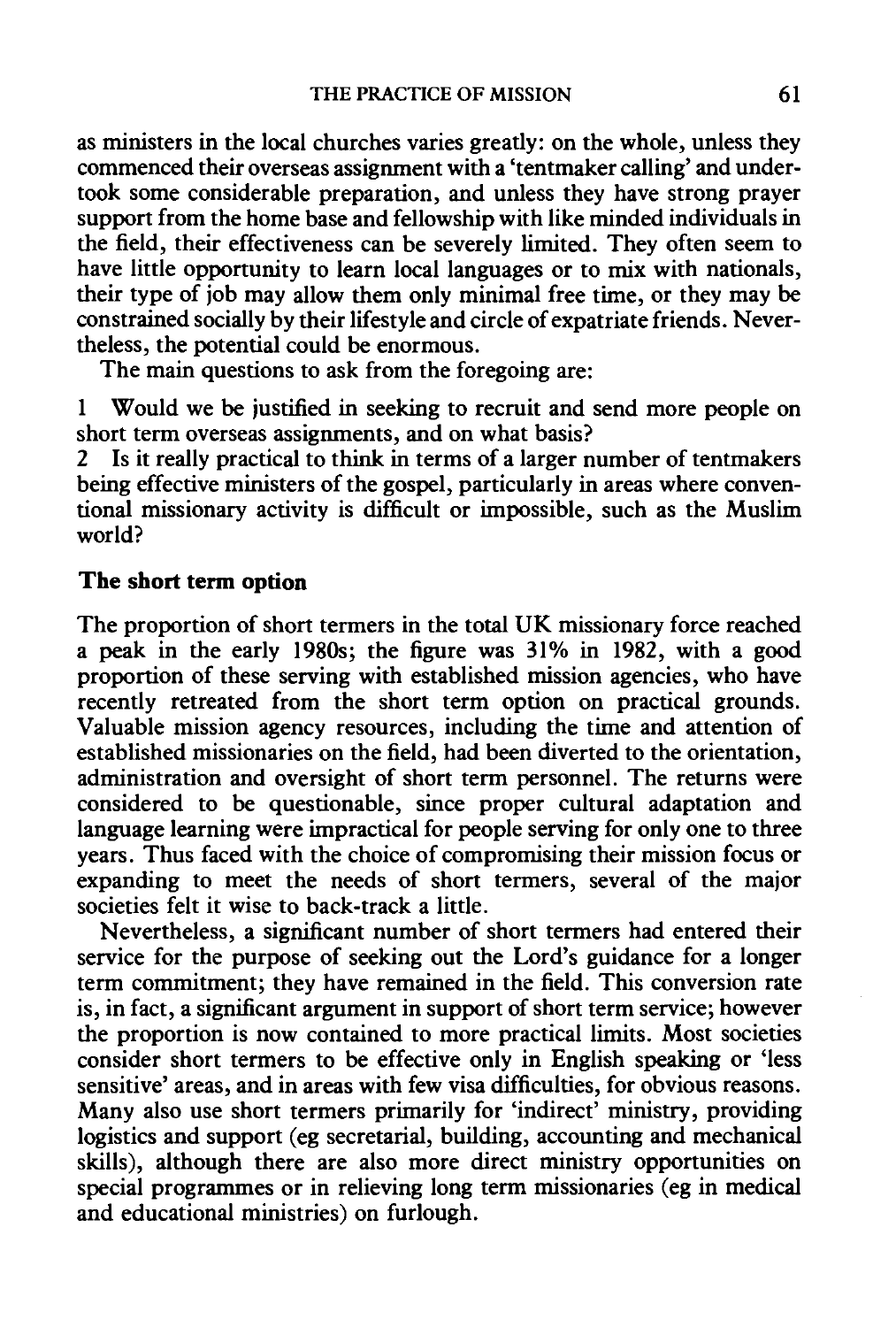Considering the financial and organisational constraints most mission agencies face then, the potential for any significant increase in the proportion of short term workers with the main societies, supported in the traditional way through donations, is limited. However, Christian relief and development presents one particular area of opportunity and need. Tear Fund, the prime UK agency in this field, currently has approximately 90 field workers; most of these can be classed as short term skilled specialists, though many have remained for longer than one tour of duty. We in the brethren movement have begun to see the potential of this kind of work, through recent experience in Ethiopia.

The most potential for growth must rest either with the tentmaking model, with individual churches involving themselves in more short term projects, or with an expansion in the UK of the evangelistic agencies specialising in short term ministry, such as Campus Crusade, YW AM and OM. These agencies are, in fact, expanding and provide more and more opportunities for participation in 'summer campaigns' as well as for longer term service (eg 1 and 2 year programmes). It is estimated that these three agencies alone recruit well over 1,000 young people from the UK each summer for up to one month in European evangelistic ministries; this is in addition to their combined longer term membership of 350 or so (which are included in the UK missionary force figures in the UK Christian handbook). They offer an invaluable first experience in missions for many young people and therefore provide a vital service to the churches. OM in particular has provided a first taste of missions for many hundreds of young people from UK assemblies, whom God has called into longer term service. The first experience was often gained in European summer teams or in our own inner city environment, leading on (for example) to a special interest in the muslim world or in communist lands, followed by joining a one or two year programme overseas, and finally to full time service with one of the major agencies, or into longer term tentmaking employment in a 'closed country'.

We must, as a movement and as individual churches, see the value of these and other short term programmes, in the spiritual and vocational pilgrimage of many serious minded people. The agencies, with increasing maturity, are also accepting their portion of the responsibility for the spiritual development of participants and for initial training in cultural sensitivity and language. They also represent an increasingly significant and lively force locally, often drawing a solid base of national believers into their activities, including at the leadership level. As for our churches at home, promotion of short term service alongside the longer term option increases our total exposure to missions. More opportunities for involvement lead to greater global interest and concern, to more informed and earnest prayer, and to greater movement out into the world. Ultimately,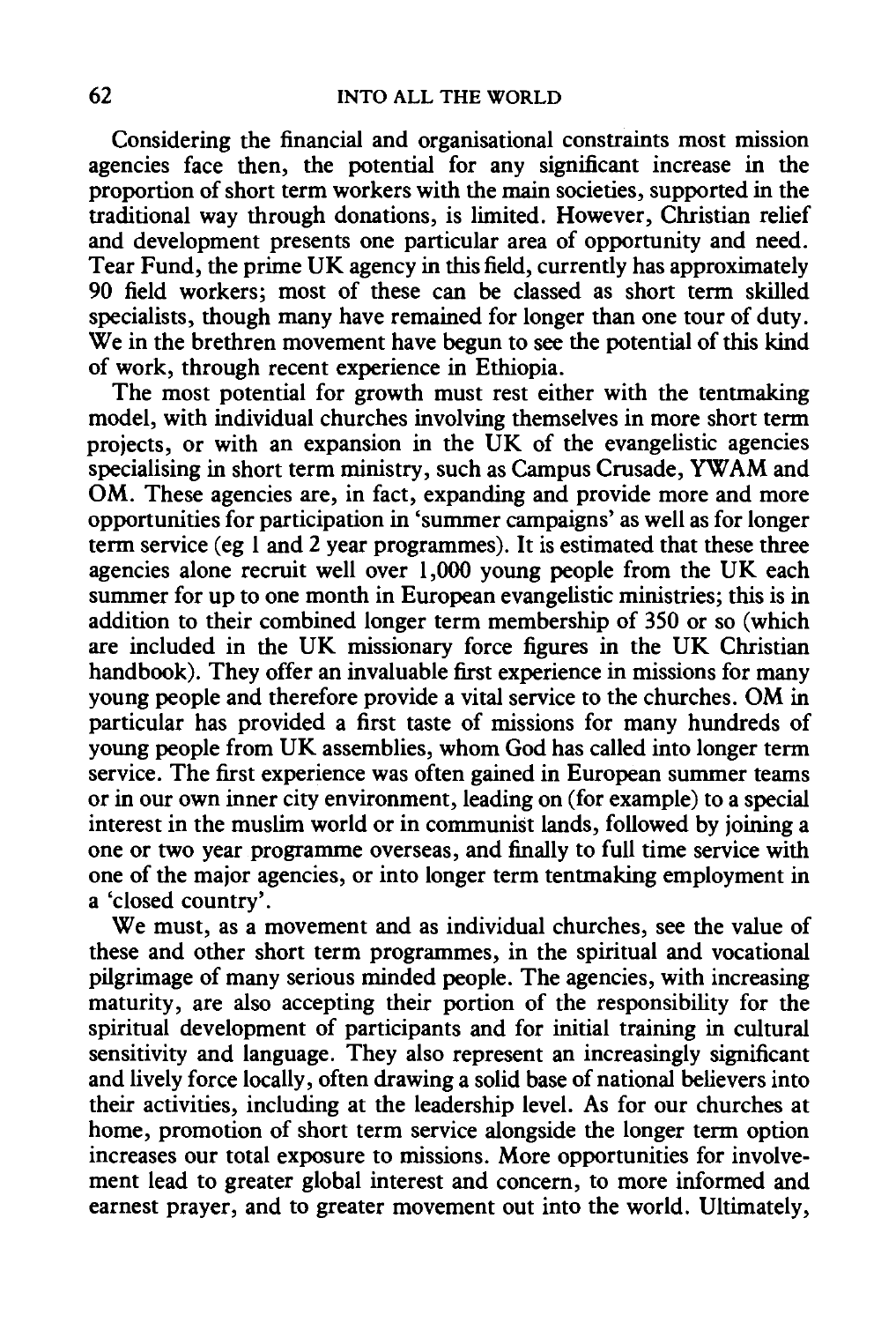more people take up the longer term challenge if church mission programmes offer more opportunities, with prayers asking the Lord to put his hand on those members who are most suited and gifted for crosscultural service.

However, there is a broader strategic dimension to short term service. We should not fail to appreciate that in a mission environment where Christians from the Third World play an increasing part, the experience of short term cross-cultural contact and cooperation in mission will be valuable to both the Western Church and to Third World Christians in its own right. In many countries, long haul missionaries will in future be less required than those who are willing to offer their gifts in love and sincerity, for shorter periods of time, and thus to rub shoulders as equals with national brothers and sisters in the cause of Christ. We will of course be less able to dominate the development of the national churches, but we will contribute vitally for finite periods as ministers of the Word, as teachers of teachers, and as skilled servants in counselling, family education, and special programmes (eg camps, retreat centres, building projects and development). In future, we can also expect increasingly to be serving under national and Third World mission leaders and elders. Even in lands which are relatively unevangelized and closed to open forms of mission activity, mission teams will be multi-national. Finally, increasing numbers of career missionaries from the West will, for strategic reasons, be required to operate more flexibly and think in terms of shorter assignments than previously. They may find themselves having to re-enter secular employment, or to move more often from one field to another. Many have, of course, already been forced to do this for political reasons which are beyond their control; however, the future will demand a far greater mobility for strategic reasons.

## Tentmaking: more than just a necessity  $\dots$

Although the self-supporting missionary has been around, in one form or another, as long as modern missions, tentmaking has traditionally been viewed as second best-a practical necessity in some economic circumstances (ie where costs are particularly high), or to gain entry into 'closed' lands. The reason the work of the foreign missionary was considered to be ideally full time was because of the effort required to learn a language and adapt culturally if the gospel is to be communicated effectively and the needs of churches and mission stations attended to properly. It was therefore presumed that the individual called by God to serve overseas should normally aim to become fully supported through a mission agency or through home churches if either of the above conditions is a factor. This view neglects one of our fundamental biblical principles, limits the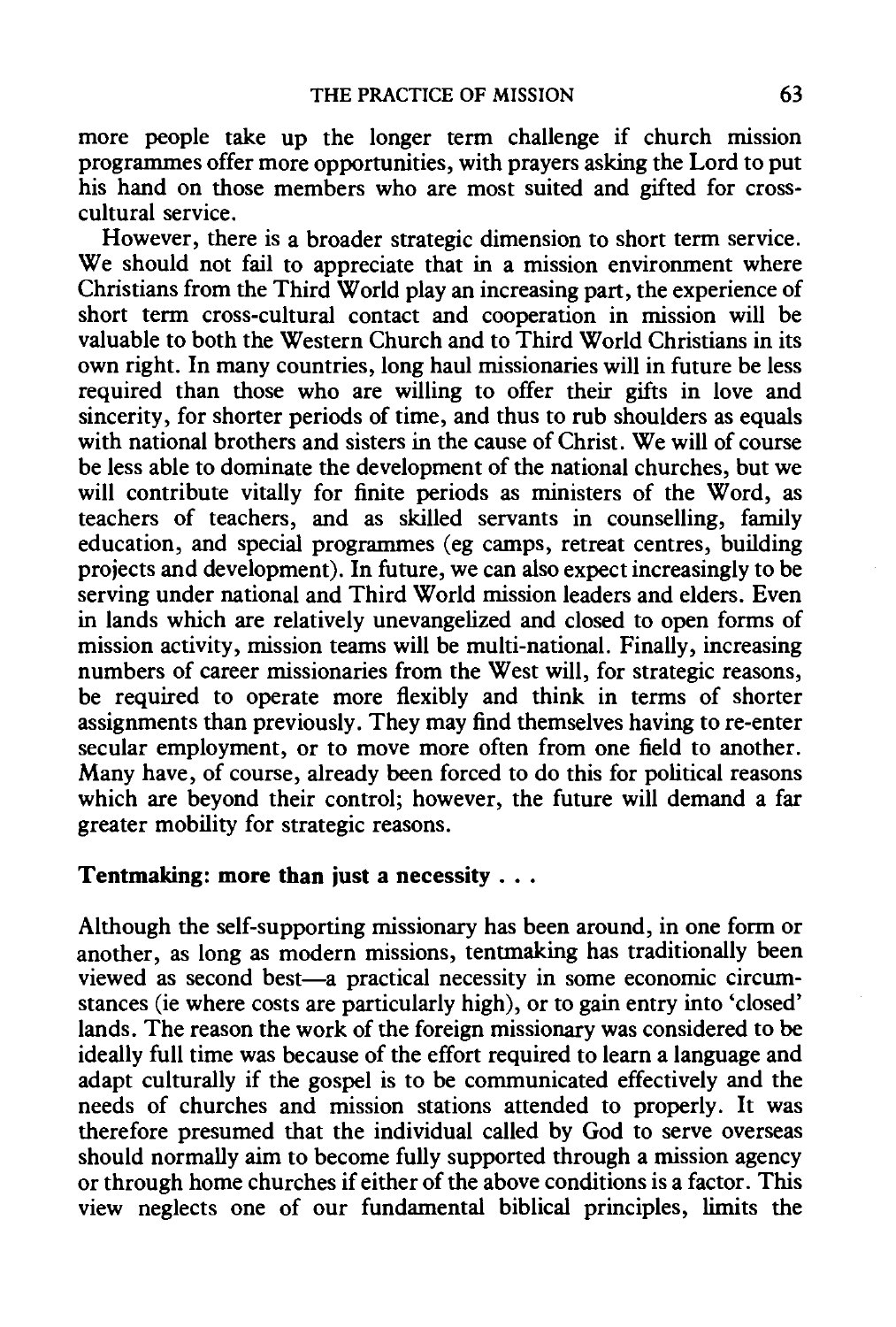numerical strength and cultural impact of missionary work, and may well reflect the resistance of the English speaking world to the learning of foreign languages. These points are now dealt with separately.

#### The biblical imperative

Self-supporting ministry has a rich heritage in scripture; God accomplished his kingdom purposes through pilgrims, exiles, public servants and shepherds such as Abraham, Joseph, Daniel, Nehemiah, Amos and many others. They were individuals and families whose secular and spiritual vocations were integrated. In the New Testament, Paul develops a theology around his preference of earning a living in the world of business as a tentmaker craftsman.<sup>5</sup> We would do well to consider this seriously, for it should strike a familiar chord in our Assembly practices and principles. Paul clearly felt that he needed to set an example to the churches he established  $(2$  Thess 3:6-9). He chose to work night and day if necessary in his secular occupation, because he believed his ministry was enhanced, not hindered, by so doing. His objective was to model a life of discipline, service, endurance and holiness in which a secular occupation was integrated with spiritual service and was considered to be an asset to the gospel. This principle is taught throughout his letters. Christians, such as the Thessalonians, who imitated his example were commended. In every church those individuals who best modelled an integrated and responsible spirituality were set apart as elders of the flock (examples and overseers), thus tying Church growth and discipline to the economic and social as well as moral implications of the gospel.

As noted earlier, we have accepted this principle of self-supporting ministry at home—perhaps we have even gone to the extremes—but not so on the mission field. I wonder if there are weaknesses in the national leadership of our churches overseas, and in the general quality of spirituality, which could be traced to a deficiency in the degree to which our largely full time missionaries have been able to present a credible Pauline example. There is no denying that our missionaries have worked hard, but their almost universal modelling of a kind of employment directly associated with their church planting activities (ie evangelism, Bible teaching, literature, medicine and education) has presented an unbalanced picture. Have they been examples which most local believers could practically follow? Have they been able to transfer a biblical understanding of the dignity of secular work, of Christian service and stewardship integrated with responsible citizenship? The presence of an increasing number of ministering servants who are also employed in the secular world would provide a necessary corrective in the future at least.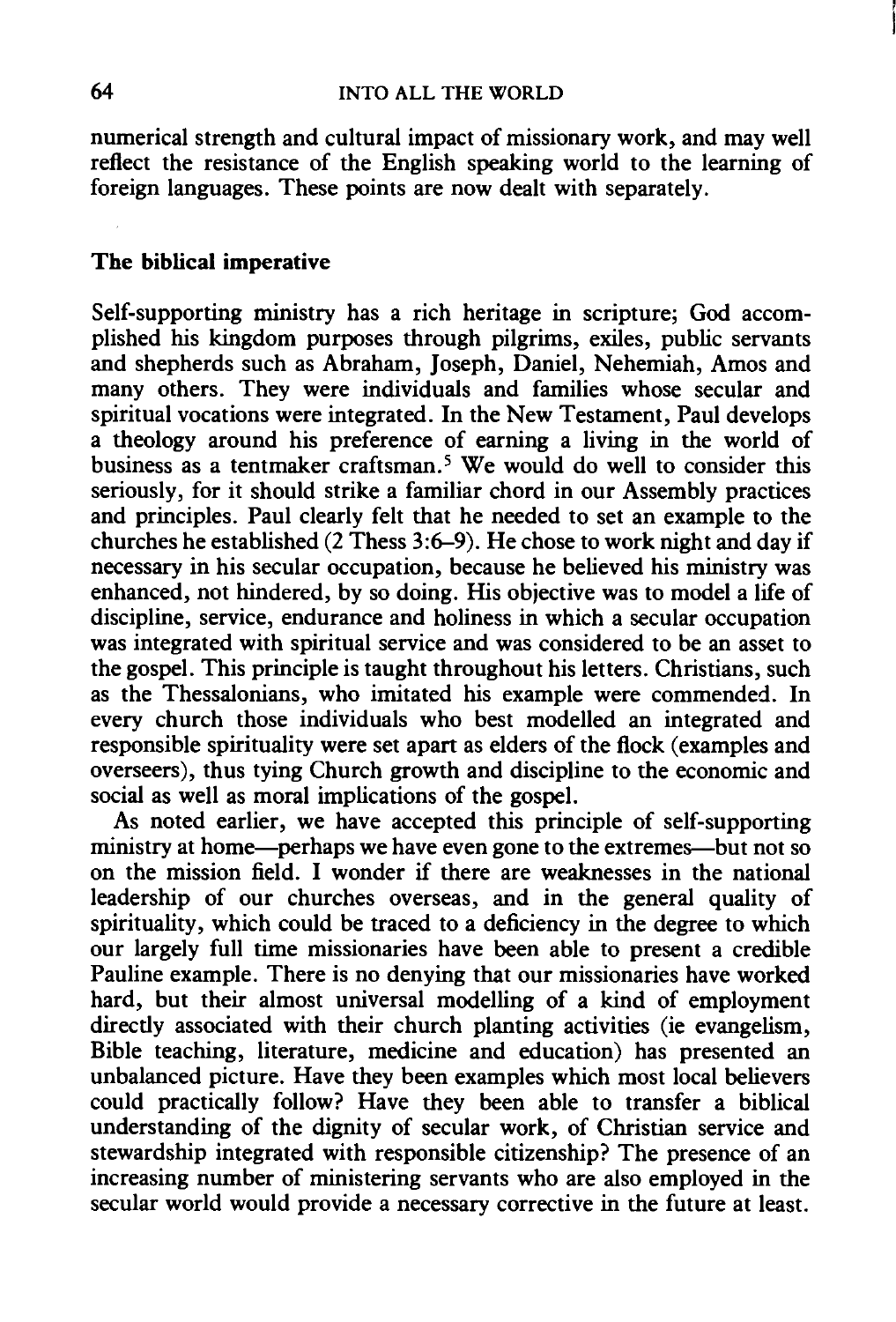## **The cultural argument**

A further consequence of the imbalance of past missionary activity is that in many countries, the world of business and industry is largely unevangelised. The bazaars, markets and industries of the developing world-the muslim world in particular-represent an arena which has seen few businessmen and craftsmen carrying the gospel since the first few centuries when the Spirit of God moved believers of all backgrounds and professional out into the known world. Today's tentmakers---Westerners, Indians, Pakistanis, Koreans, and many others-have the opportunity to be pioneers in areas where the full time missionary can never be accepted as an equal. They have natural contact with the family heads, the breadwinners, the educated, and with those in responsible positions. They have the advantage of working in the mainstream of cultural life where people make their living and develop their ulcers. Women in agricultural and rural development programmes are working alongside the rural womenfolk who represent the backbone of the rural economy. The opportunities are incredible, so long as the tentmaker is called by God, spiritually able, prepared for the cultural adjustments, and willing to take language learning seriously.

### **Preparation and language**

We have already noted that these pre-conditions have perhaps been the prime factor holding back the effectiveness of tentmakers. Mission societies have been slow to develop effective solutions for those who face heavy secular responsibilities, or employment guidelines for those who wish to be self-supported. However, the same problems of how to adapt and learn languages face non-Christian businessmen, professionals, and development and relief workers in secular employment; the most successful are those who have taken the trouble to acquire the local skills. Real cultural adaptation and language learning is, in practice, far more a matter of commitment, discipline and personal skills than of one's actual job. While UK and American businessmen are not known for their achievements in this area, we in the UK are beginning to wake up to the need for language skills through having to compete in the EEC. Tentmakers can also learn, but they must be taught to make the effortperhaps through taking prior time off, by one means or other, to attend special courses. Here mission agencies and churches could help by providing short term financial assistance for those genuinely called to serve the Lord through overseas secular employment. Even the bank manager is not always averse to provision of a loan, given the right guarantees! The numbers of tentmakers who have to-date broken through the expatriate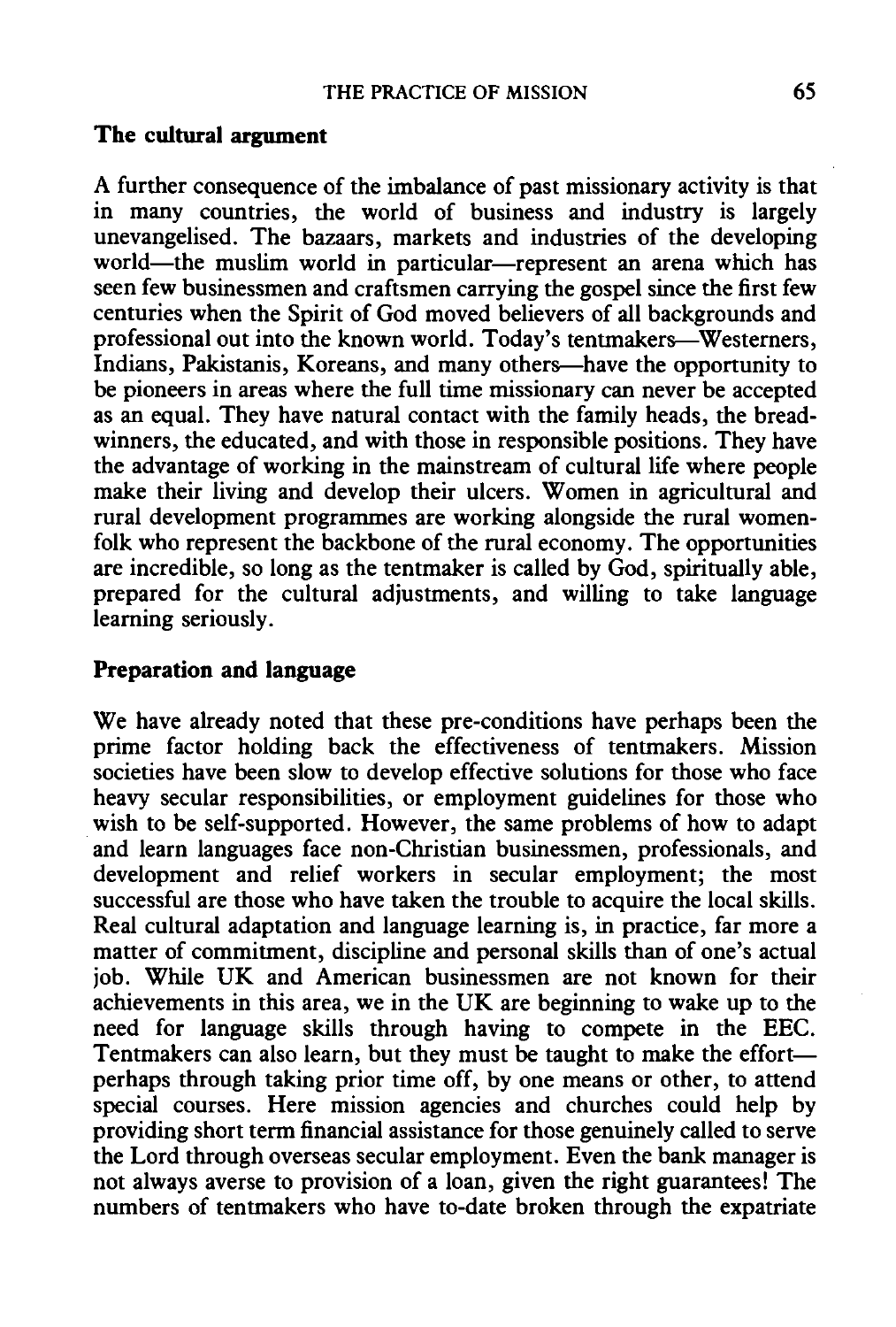social barrier and the linguistic-cultural barrier are indeed small, but not insignificant. Personal experience has demonstrated that, given the conviction that God has called, and provided that the job has been carefully selected for its suitability to the spiritual objective, and with a disciplined approach, tentmaking can be effective in almost any occupation.

### **Conclusion**

This paper has argued for a serious commitment to a more complete and multi-faceted mission strategy-not a replacement of one mode of operation by another (we still need full timers). The justifications for a broader approach have a biblical foundation and we have responsibilty to fulfill our Lord's commission by using every means at our disposal—faith characterized by creative thinking, and by intelligent and adventurous use of resources. Our approach to overseas missions should therefore be no less diverse than our understanding of scripture demands.

Elders should encourage gifted individuals to seek God's guidance for employment in strategic locations where their spiritual gifts and vision could be used in fellowship with mission societies, national churches and others sharing similar vision. Those whom we are convinced God has led into such overseas service should be formally commended and supported in prayer as other missionaries are. Along the way, they should be helped and counselled to assist with their spiritual, emotional and cultural preparations. We should also consider offering short term financial help or support where this would assist with the necessary preparation. Every church of reasonable size needs a mission director whose job it is to stimulate, help and counsel potential candidates, in liaison with the elders, as well as to organise the prayer and other support on a church-wide and house group basis.

Alongside this, we would do well to encourage short term commitment on special missions or secular job assignments as a means to increase the strategy to present the need for longer term service, particularly in areas of the world where penetration of the gospel remains low.

There are several ways in which we as individual churches might achieve these ends, which fit with the principles discussed earlier. For example we could be in better contact with elders of national churches through missionaries on the field and ask for their specific proposals for joint projects and opportunities. Perhaps more of our correspondence with the field could be 'two way' in this fashion. A further step towards real partnership in mission could be through twinning of home churches with churches in Europe and the Third World. Short term visits and cooperative ventures would become more commonplace, including projects requiring our secular skills such as the recent water project in